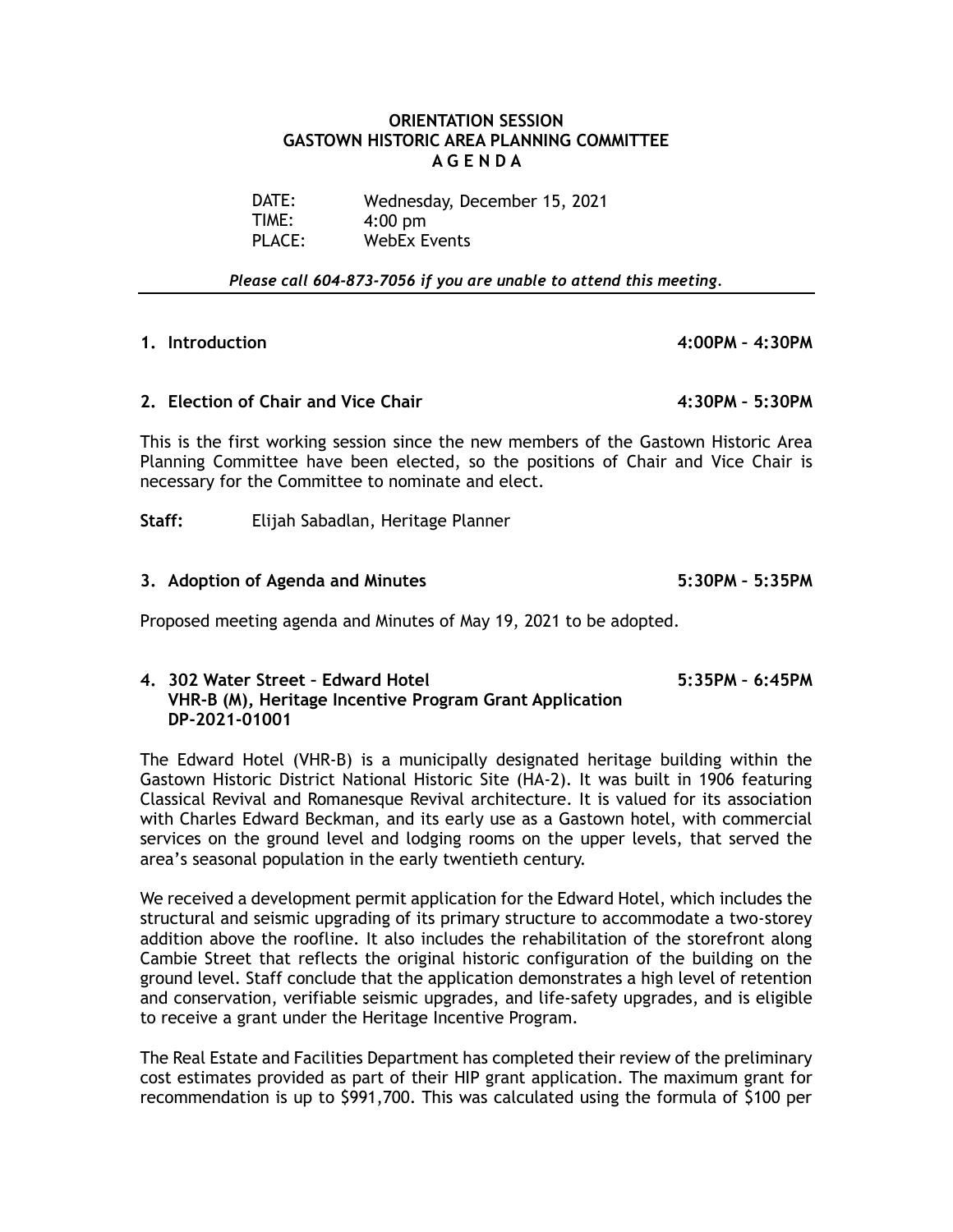total floor area (9,917 sqft), up to 50 percent of the eligible cost (as per Section 6 of the *HIP Policies and Procedures*).

The zoning applicable to the site is HA-2 (Gastown Historic Area). A *Heritage Conservation Plan* was prepared by Donald Luxton & Associates, along with a *Structural Assessment Report* (RJC Engineers) and an Inspection Life Safety Report (Cornerstone). The reports conclude that the structure appears to be in good condition for a building this age, and upgrades required (Major Vertical Addition) to accommodate the proposed development is feasible without compromising the integrity of the heritage building and its surviving original character-defining elements.

The major proposed interventions that are eligible under the HIP grant include:

- structural, life safety, and building systems upgrade under Major Vertical Addition (F4, S4, N4, A4, E5) to accommodate change of use from restaurant and office to restaurant and hotel, and to support proposed two-storey addition above roofline;
- stabilization, cleaning and repair of unreinforced exterior masonry; and,
- storefront rehabilitation along Cambie Street to reflect original historic configuration.

Should Council approve this application, the applicant will enter into requisite agreements with the City prepared by Legal Services and registered on title, confirming the Heritage Consultant conducts quality assurance of the rehabilitation throughout the duration of the planning and construction phase. All agreed upon work and a site visit must be completed prior to release of grant funds.

Staff are seeking comments on the Heritage Conservation Plan, in particular the scope of work that are eligible for financial incentive under the Heritage Incentive Program, as well as the proposed two-storey addition above the roofline, and the storefront rehabilitation.

**Issues:**

- Comments on the Heritage Conservation Plan, in particular: 1) the extent of proposed structural, life safety, and building systems upgrading; 2) the proposed two-storey addition above the roofline; and, 3) the storefront rehabilitation
- Support for financial incentive through Heritage Incentive Program
- **Staff:** Elijah Sabadlan, Heritage Planner Hiroko Kobayashi, Development Planner
- **Applicant:** David Lin, Owner's representative, [davidlindesignstudio@gmail.com](mailto:davidlindesignstudio@gmail.com) Gillian Brennen, MCM Partnership, [gbrennen@mcmparchitects.com](mailto:gbrennen@mcmparchitects.com) Mark Thompson, MCM Partnership, [mthompson@mcmparchitects.com](mailto:mthompson@mcmparchitects.com) Meredith Anderson, Read Jones Christoffersen Ltd, [manderson@rjc.ca](mailto:manderson@rjc.ca) Donald Luxton, Donald Luxton & Associates, [Donald@donaldluxton.com](mailto:Donald@donaldluxton.com)
- **Attachments:** Presentation package (including Project Rationale, Heritage Conservation Plan, and set of application drawings)